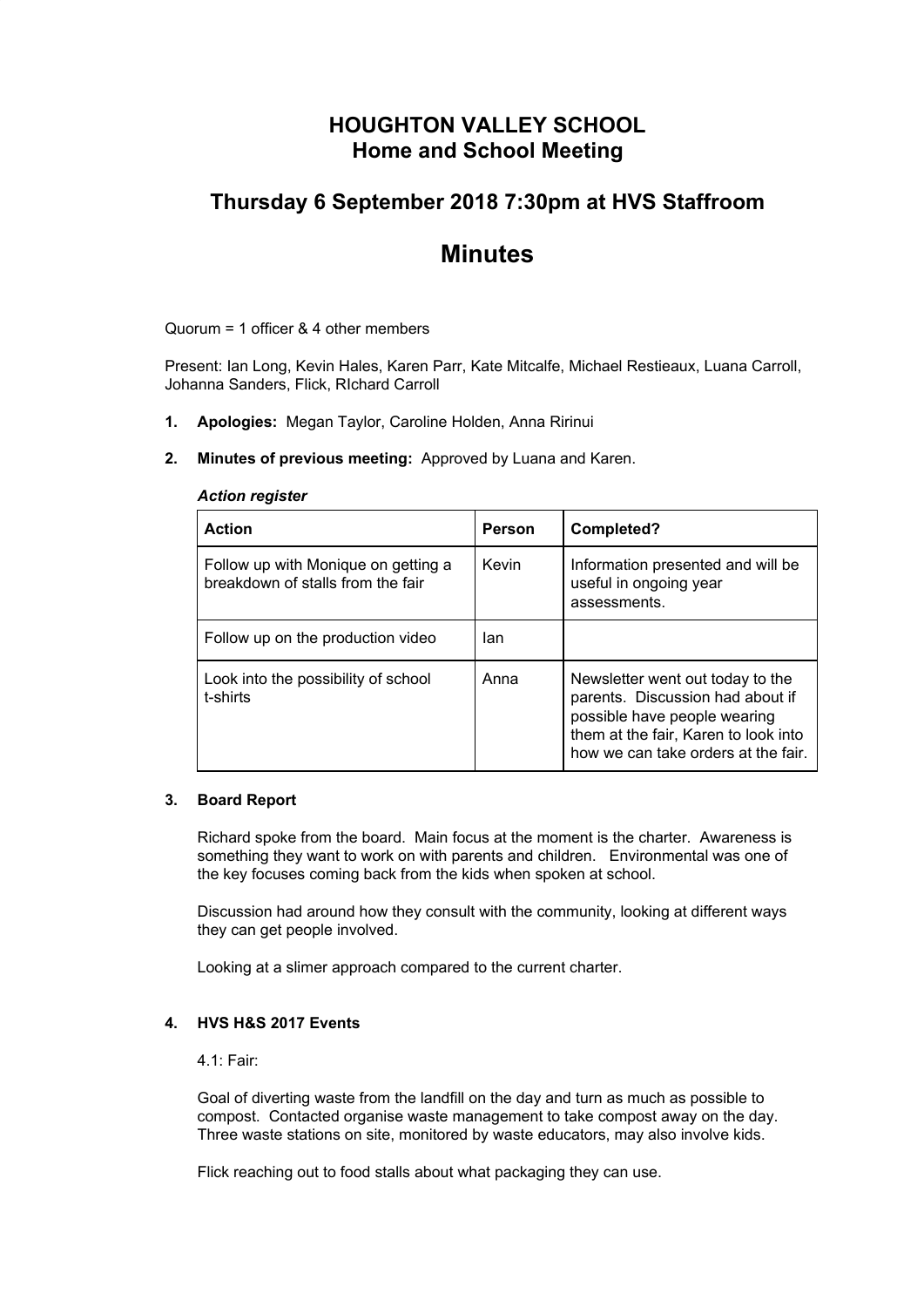DIscussed leftover plastic bags & cutlery. Looking to hold on for another year and so use environmental friendly ones this year.

All food stalls organised, looking at two coffee stands. WIll be mindful of crowd movement around the more popular stalls.

More help is needed with chutneys, action point of asking for parents for help in the next newsletter.

Crafts will be largely what the kids make, craft nights are hard to get people along to.

Storage is all sorted, marketing posters & flyers are organised and then we need people to help distribute.

Health & Safety protocol for the fair to go to board for sign-off

Looking to do a pre fair clothes sale on the Friday of the long weekend.

Decision made on yes to the Ambulance which now costs \$400

Decision made for organic plant guy to be able to present and sell his own range

Kevin to talk to ASB about if they can lend us their marquee on the day, as well as getting help from their team to count money on the day (including note counter). Kevin to wait to hear from Luana after next week's Board meeting in case there is an issue with commercial signage on the day. It was agreed that the ASB teardrop sign was a functional sign to highlight where the EFTPOS is located for fair goers.

Decided to stick to dealing with cash as opposed to using vouchers.

4.2 Quiz:

Presented quiz information. Great night, and a big thank you to Ande from the school for all of her efforts in making it such a success (15% up on last year!)

Discussions had around next year's planning to include a strategy on the timing on when we go out to the community asking for things to donate. Also maybe look at potentially designating some sponsors for the quiz and some for the fair.

4.3: School disco:

Original night not available. Decision made to move the date to the Wednesday 26th September.

Decision made to not have any glow sticks or material. Potentially looking at luminous face paints at the door with big UV lights

#### **5. Any other business**

5.1: Grants: We applied for a grant for the swing from H&S through Lion Foundation

#### **6. Correspondence**

Nil to report.